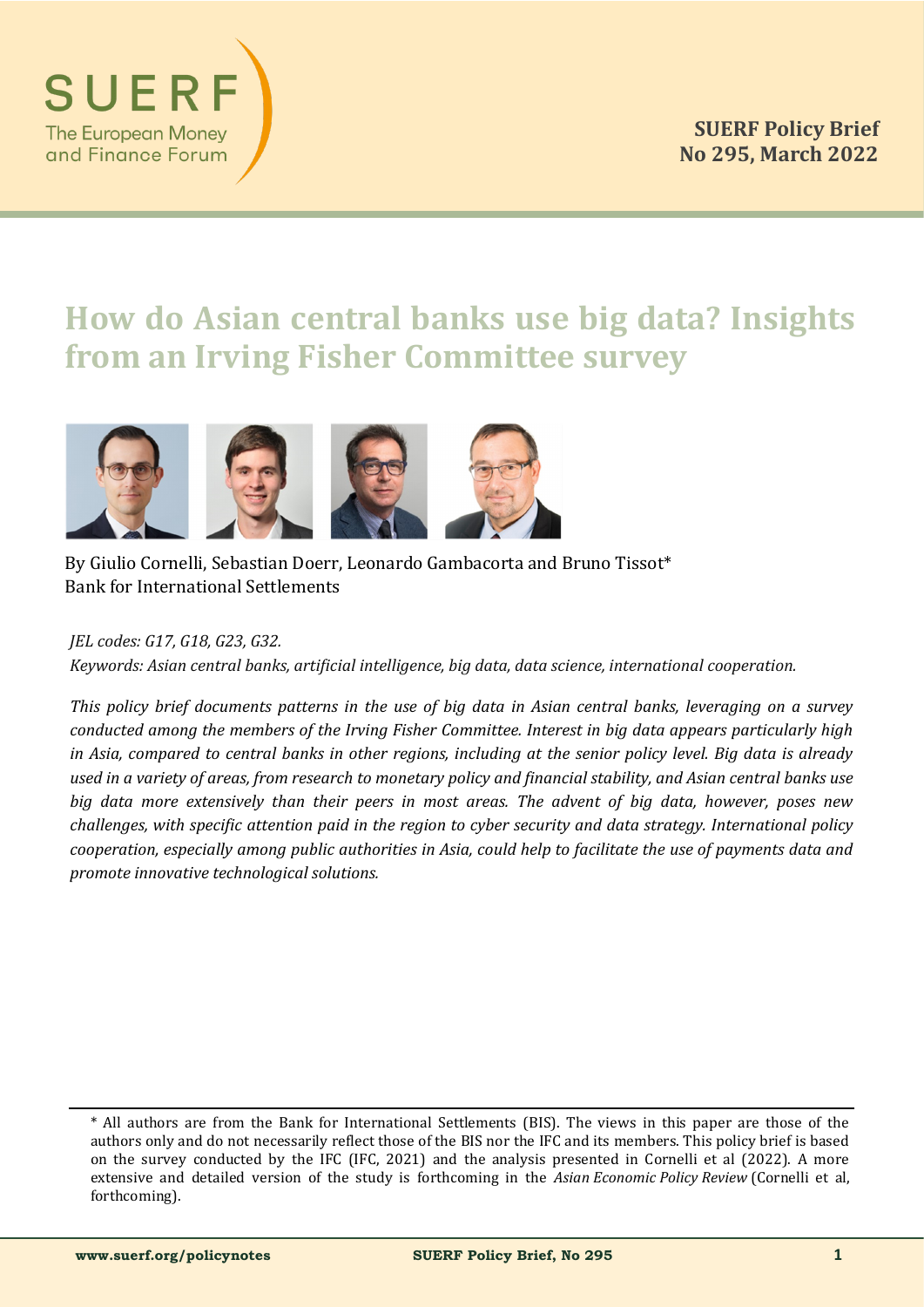### **Introduction**

Central banks have shown an increasing interest in big data in recent years (Tissot 2017, Doerr et al 2021). Several central banks already use big data in a variety of areas, including monetary policy and financial stability as well as research and the production of official statistics. This trend is particularly pronounced in Asia: the share of Asian central banks currently using big data has almost tripled since 2015 and risen to nearly 90% by 2021.

This policy brief provides an overview of the use of big data and machine learning in Asian central banks, as well as associated challenges. Along the way, it establishes a comparison with the use of big data by their peers in other regions. The brief builds on recent research (Cornelli et al, 2022) and leverages on a survey conducted in 2020 among the institutional members of the Irving Fisher Committee on Central Bank Statistics (IFC) of the Bank for International Settlements (BIS).

#### **How do Asian central banks use big data?**

Around 60% of central banks in Asia reported that they discuss big data issues extensively, a ratio that is significantly above the 42% observed in the rest of the world. Furthermore, all Asian respondents indicated a high to very-high level of interest at the senior policy level, compared to only 58% outside the region.

Big data is used in a variety of areas, including research as well as monetary policy and financial stability, and Asian central banks do so more extensively than their peers in almost all areas, with the exception of research purposes. In particular, they process non-traditional data to a greater extent to support monetary and financial stability policies – including for specific supervisory and regulatory purposes.

The big data projects undertaken by Asian central banks involve four main types of applications: Natural Language Processing (NLP), nowcasting exercises, applications to extract economy wide insight from granular financial data and other non-traditional sources, and suptech/regtech applications.



The sample includes 7 Asian central banks and 43 non-Asian central banks. The list of Asian central banks includes: Bangko Sentral ng Pilipinas (BSP), Bank Indonesia (BI), Bank of Japan (BoJ), Bank of Thailand (BoT), Bank Negara Malaysia (BNM), Monetary Authority of Macao (MAM), Reserve Bank of India (RBI). Respondents could select multiple options.

Sources: IFC (2021); authors' calculations.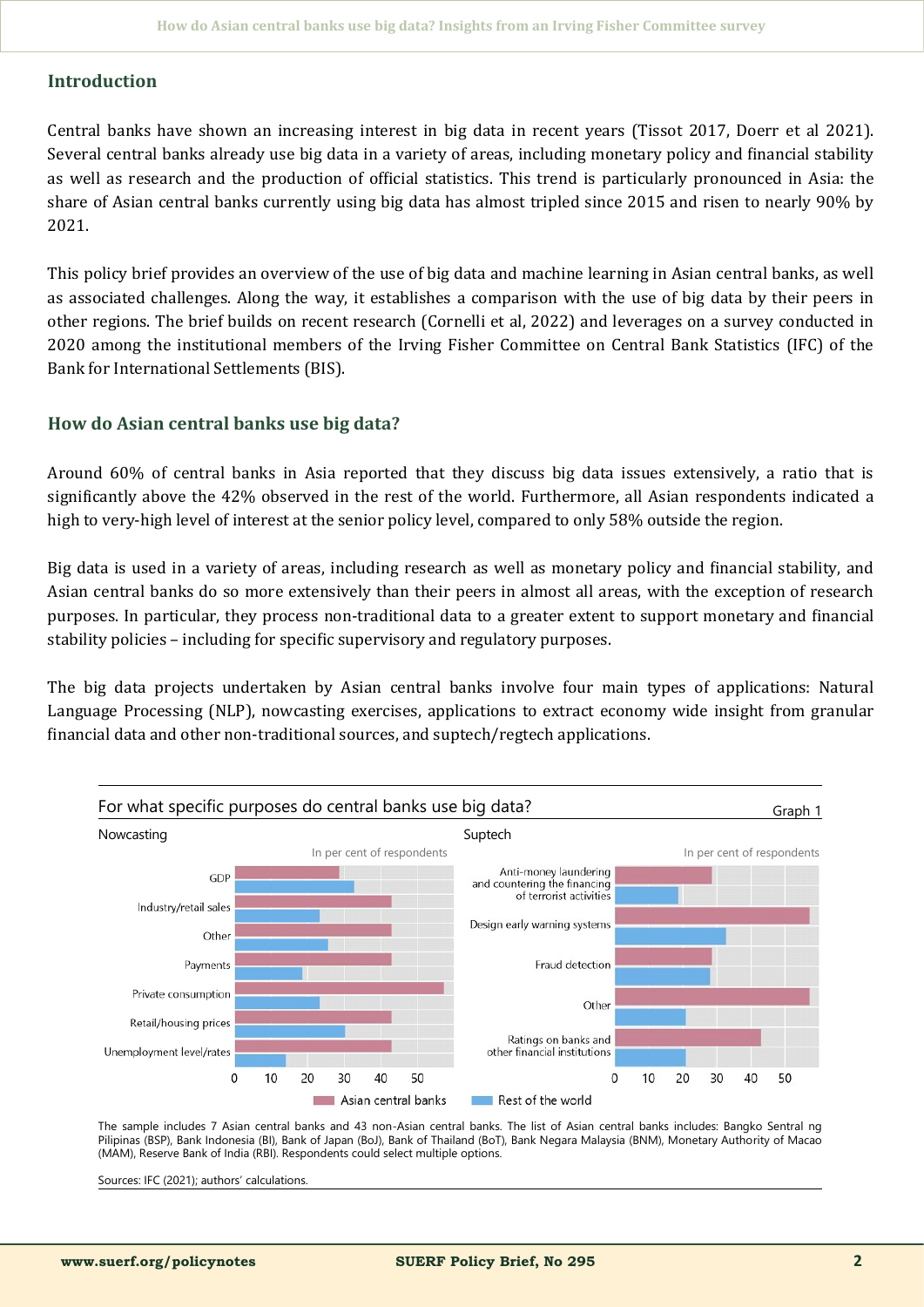**NLP** is used, for example, to compute so-called economic policy uncertainty indices or to quantify the monetary policy stance that is communicated to the public via the publication of meeting minutes. **Nowcasting models**, used by more than 40% of Asian central banks (24% in the rest of the world) provide real-time information on eg private consumption, industry/retail sales, retail/housing prices, payments and unemployment conditions (Graph 1, left-hand panel). They can also help to fill statistical gaps, eg when reference series do not exist, are available only at a low frequency or are suddenly disrupted, as during the Covid-19 pandemic (De Beer and Tissot, 2020). To **extract economy-wide insights**, Asian central banks rely on granular financial data or other non-traditional sources of micro data. For instance, trade repositories' records have helped identify networks of exposures in Thailand (Chantharat et al, 2017). Finally, **suptech and regtech applications** leverage big data to support micro-supervisory tasks (Graph 1, right-hand panel). Firm-level information gathered from financial statements or newspapers, for example, can be used to support early warning exercises or enhance credit scoring (mentioned by about 55% and 45% of Asian central banks, respectively).

# **What are the main challenges in the use of big data?**

The use of big data poses various challenges, which are actively discussed by central banks in Asia (Graph 2, in red), especially in comparison to their counterparts in the rest of the world (in blue). All the Asian central banks considered mentioned that they have active discussions on a wide range of topics, such as the availability of IT infrastructure, legal, security and privacy issues, as well as the availability and strategic use of big data. Interestingly, cyber security and the development of a formal strategy for the use of big data are areas that Asian central banks discuss more actively than their counterparts in the rest of the world.



More specifically, the survey has highlighted four main challenges for Asian central banks in the use of big data. The first one consists in providing adequate computing power and software, which involves high up-front costs. Many central banks have, however, already undertaken important initiatives to develop big data platforms to facilitate the storage and processing of large and complex data sets. A reliable and safe IT infrastructure is a prerequisite not only for big data analysis, but also to prevent cyberattacks.

Second, central banks need to build up human capital to exploit big data. Yet the supply of data scientists is scarce and they are in high demand (Cœuré, 2020), in both the public and the private sector. The challenge is exacerbated by the difficulties to attract and retain talent, due to intense competition from the private sector.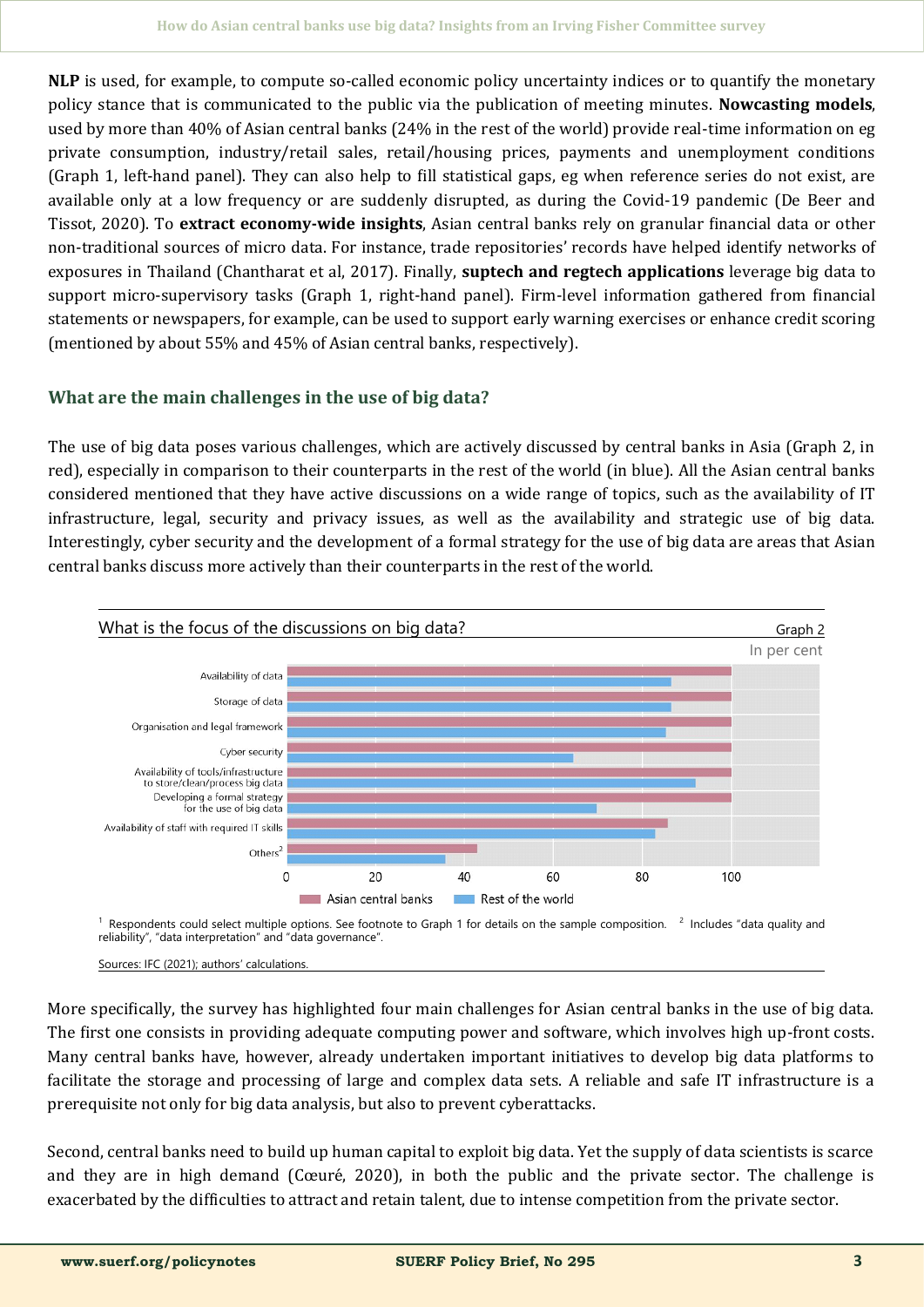A third group of challenges are the legal underpinning and ethical aspects for the use of private and confidential data. Reputational aspects may hinder the use of information sourced from the internet when little is known about its accuracy. For instance, web-based indicators such as search queries and messages on social media may not be representative of the real economy – not everybody is on Twitter, or only a subset of the CPI basket prices can be scraped from online stores. Related, much of the new big data is collected as a by-product of economic or social activities and needs to be curated before proper statistical analysis can be conducted.

Further, citizens might feel uncomfortable with the idea that central banks are scrutinising their search histories, social media postings or listings on market platforms. For example, in a representative survey, US consumers reported that they trust traditional financial institutions more to safely handle their data compared to government agencies, with big techs being the least trustworthy (Armantier et al, 2021). Similar patterns are present in Asian countries (Chen et al, 2021).

A fourth challenge is "algorithmic fairness". This consideration can be less relevant for some tasks (eg nowcasting), but it may matter greatly for others (eg evaluating the suitability of regtech applications), and in general any application of machine learning that effects individuals would need to be subject to fairness validations.

# **Is there a role for policy cooperation?**

Cooperation could foster central banks' efficient use of big data, in particular through collecting and showcasing successful projects and facilitating the sharing of experiences. A promising area for collaboration in Asia could be in global payments data. More than 85% of central banks in the region (65% for the rest of the world) reported an active use of high frequency payment data in their institutions, with a primary focus on either the type of instruments, counterparties involved or both. One application could be to develop surveillance exercises with a focus on interconnectedness in the financial system.

International financial institutions can foster cooperation around big data. For instance, they can help develop inhouse big data knowledge, in turn reducing central banks' reliance on big data services providers, which can be expensive and entail significant legal and operational risks. Indeed, the IFC has been actively supporting such exchange of experience at the global level, and several complementary initiatives are being developed in the Asian region.

International bodies can also facilitate innovation by promoting technological solutions and initiatives to enhance the global statistical infrastructure. In this regard, the BIS Innovation Hub has identified as strategic priorities, among others, effective supervision (including regtech/suptech) and open banking/finance that could benefit from drawing on big data sources and tools. ∎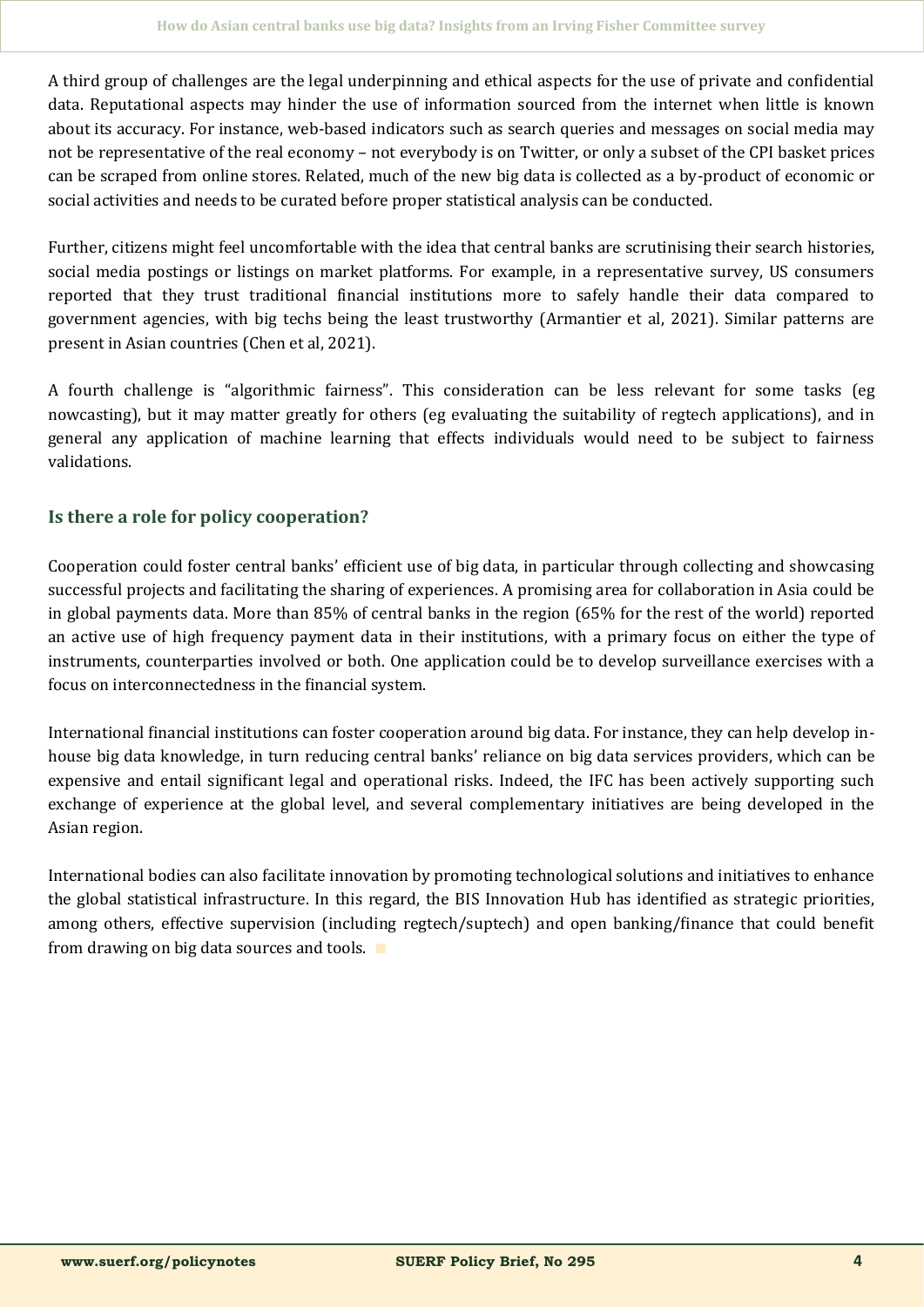### **References**

Armantier, O, S Doerr, J Frost, A Fuster and K Shue (2021): "Whom do consumers trust with their data? US survey evidence", BIS Bulletin, no 42.

Chantharat, S, A Lamsam, K Samphantharak and P Tangsawadirat (2017): "A new perspective on Thai household debt through credit bureaus' big data", PIER discussion paper, October.

Chen, S, S Doerr, J Frost, L Gambacorta and H S Shin (2021): "The fintech gender gap", BIS Working Papers, no 931.

Cœuré, B (2020): "Leveraging technology to support supervision: challenges and collaborative solutions", speech at the Financial Statement event series, Peterson Institute for International Finance.

Cornelli, G, S Doerr, L Gambacorta and B Tissot (2022): "[Big data in Asian central banks](https://www.bis.org/ifc/publ/ifcwork21.pdf)", IFC Working Papers, no 21.

Cornelli, G, S Doerr, L Gambacorta and B Tissot (forthcoming): "Big data in Asian central banks", Asian Economic Policy Review.

De Beer, B and B Tissot (2020): "Implications of Covid-19 for official statistics: a central banking perspective", IFC Working Papers, no 20.

Doerr, S, L Gambacorta and J M Serena (2021): "Big data and machine learning in central banking", BIS Working Papers, no 930.

Irving Fisher Committee (2021): "Use of big data sources and applications at central banks", IFC Report, no 13.

Tissot, B (2017): "Big data and central banking", IFC Bulletin, no 44.

# **About the authors**

*Giulio Cornelli is a Senior Financial Market Analyst in the Monetary and Economics Department, Departmental Research Support, at the Bank for International Settlements. Before joining the BIS, Giulio worked in the International Policy Analysis division at the ECB. He holds a BSc and an MSc in economics and social sciences from Bocconi University. He is a CFA® charterholder and a certified Financial Risk Manager.*

*Sebastian Doerr is an economist in the Monetary and Economics Department at the Bank for International Settlements. He holds a PhD in economics from the University of Zurich. His research focuses on the consequences of financial innovation for financial stability and consumer welfare, as well as on the impact of macroeconomic trends on the financial sector.* 

*Leonardo Gambacorta is the Head of the Innovation and the Digital Economy unit at the Bank for International Settlements. His main interests include the monetary transmission mechanisms, the effectiveness of macroprudential policies on systemic risk, and the effects of technological innovation on financial intermediation.* 

*Bruno Tissot is the Head of Statistics and Research Support and of the IFC Secretariat. He has been working at the BIS since 2001, as Senior Economist and Secretary to the Markets Committee and then as the Adviser to the General Manager and Secretary to the BIS Executive Committee. He worked previously for the French Ministry of Finance, having graduated from École Polytechnique (Paris) and the French Statistical Office, INSEE.*